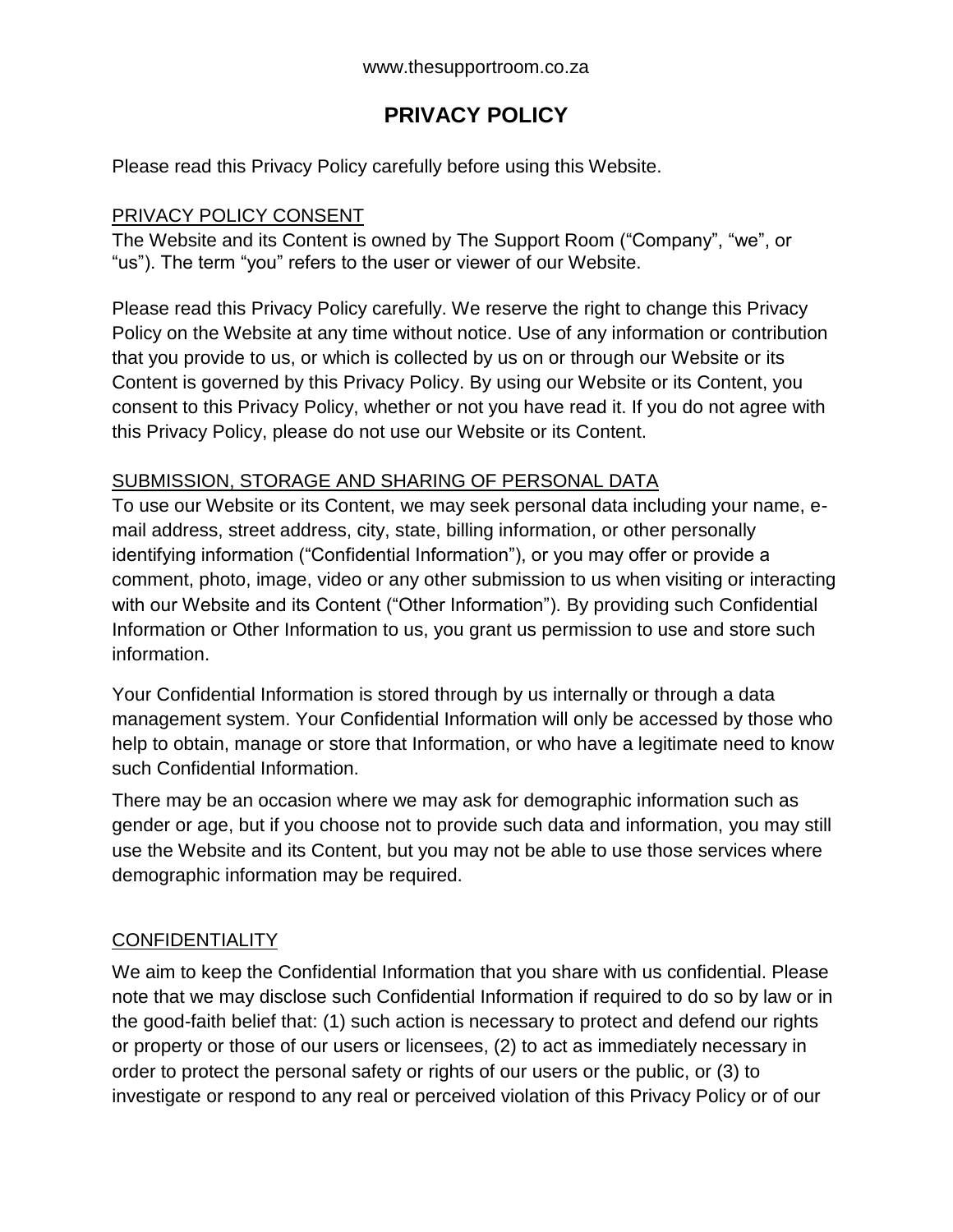Disclaimer, Terms and Conditions, or any other terms of use or agreement with us.

### VIEWING BY OTHERS

Note that whenever you voluntarily make your Confidential Information or Other Information available for viewing by others online through this Website or its Content, it may be seen, collected and used by others, and therefore, we cannot be responsible for any unauthorized or improper use of the Confidential Information or Other Information that you voluntarily share.

### PASSWORDS

To use certain features of the Website or its Content, you may need a username and password. You are responsible for maintaining the confidentiality of the username and password, and you are responsible for all activities, whether by you or by others, that occur under your username or password and within your account. You agree to notify us immediately of any unauthorized or improper use of your username or password or any other breach of security. To help protect against unauthorized or improper use, make sure that you log out at the end of each session requiring your username and password.

It is your responsibility to protect your own username and password from disclosure to others. We cannot and will not be liable for any loss or damage arising from your failure to protect your username, password or account information. If you share your username or password with others, they may be able to obtain access to your personal information at your own risk.

By using our Website and its Content you agree to enter true and accurate information on the Website and its Content. If you enter a bogus email address we have the right to immediately inactivate your account.

We will use our best efforts to keep your username and password(s) private and will not otherwise share your password(s) without your consent, except as necessary when the law requires it or in the good faith belief that such action is necessary, particularly when disclosure is necessary to identify, contact or bring legal action against someone who may be causing injury to others or interfering with our rights or property.

#### UNSUBSCRIBE

You may unsubscribe to our e-newsletters or updates at any time through the unsubscribe link at the footer of all e-mail communications.

We manage e-mail lists through a list management system. Unsubscribing from one list managed by us will not necessarily remove you from all publication email lists. If you have questions or are experiencing problems unsubscribing, please contact us at monicabivas@monicabivas.com

## ANTI-SPAM POLICY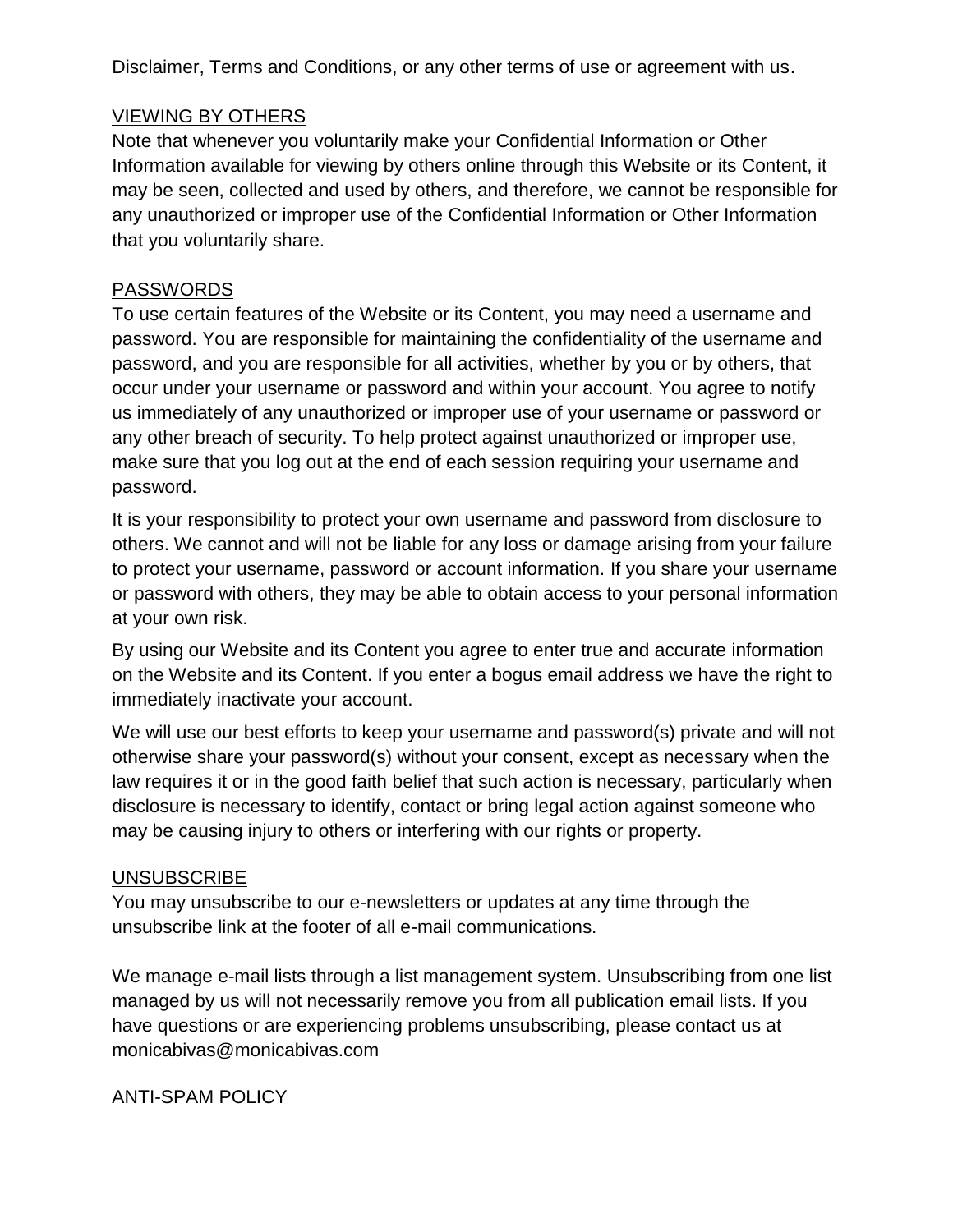We have a no spam policy and provide you with the ability to opt-out of our communications by selecting the unsubscribe link at the footer of all e-mails. We have taken the necessary steps to ensure that we are compliant with the CAN-SPAM Act of 2003 by never sending out misleading information. We will not sell, rent or share your email address.

## CHILDREN'S ONLINE PRIVACY PROTECTION ACT COMPLIANCE

We do not collect any information from anyone under 13 years of age in compliance with COPPA (Children's Online Privacy Protection Act), and our Website and its Content is directed to individuals who are at least 13 years old or older.

## ANONYMOUS DATA COLLECTION AND USE

To maintain our Website's high quality, we may use your IP address to help diagnose problems with our server and to administer the Website by identifying which areas of the Website are most heavily used, and to display content according to your preferences. Your IP address is the number assigned to computers connected to the Internet. This is essentially "traffic data" which cannot personally identify you, but is helpful to us for marketing purposes and for improving our services. Traffic data collection does not follow a user's activities on any other Websites in any way. Anonymous traffic data may also be shared with business partners and advertisers on an aggregate basis.

## USE OF "COOKIES"

We may use the standard "cookies" feature of major web browsers. We do not set any personally identifiable information in cookies, nor do we employ any data-capture mechanisms on our Website other than cookies. You may choose to disable cookies through your own web browser's settings. However, disabling this function may diminish your experience on the Website and some features may not work as intended. We have no access to or control over any information collected by other individuals, companies or entities whose website or materials may be linked to our Website or its Content.

# PRIVACY POLICIES OF OTHER WEBSITES

We have no responsibility or liability for the content and activities of any other individual, company or entity whose website or materials may be linked to our Website or its Content, and thus we cannot be held liable for the privacy of the information on their website or that you voluntarily share with their website. Please review their privacy policies for guidelines as to how they respectively store, use and protect the privacy of your Confidential Information and Other Information.

## ASSIGNMENT OF RIGHTS

In the event of an assignment, sale, joint venture, or other transfer of some or all of our assets, you agree we can assign, sell, license or transfer any information that you have provided to us. Please note, however, that any purchasing party is prohibited from using the Confidential Information or Other Information submitted to us under this Privacy